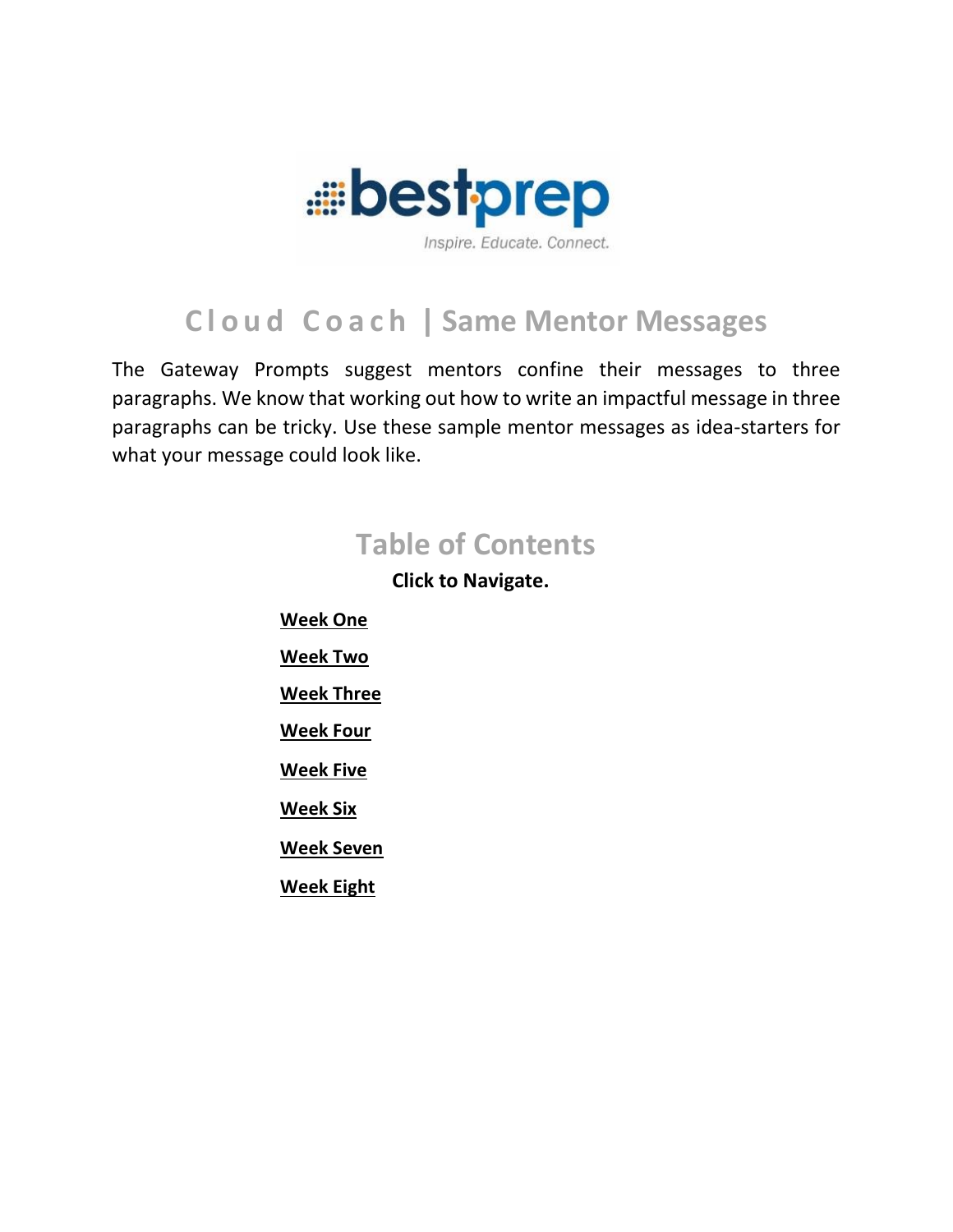#### **Week One**

Hi Stephanie,

I'm really excited to be partnered with you for Cloud Coach!! My name is Matt and I am male. I grew up in Bloomington, Minnesota and I still live there now. I live by a big nature preserve (kind of like a park) with lots of bike trails. Do you like to bike? Some other things about me: I really like to read (I *love* Harry Potter!) and I love dogs, but I don't have one yet.

I am a Cloud Coach Program Associate for BestPrep. That means I help set up each Cloud Coach connection. I talk to teachers about how they will introduce the program to you and set dates for the Kick-Off, company presentations, and Cloud Summit. I also help write directions for mentors, so they know what to do, too. Let me know if you have questions about my job!

I know you're writing to me in class. How is school going so far? What are your favorite classes? When I started 9<sup>th</sup> grade, I was nervous that the classes were going to be really hard. They were definitely harder than middle school, but I found I actually liked the challenge (sometimes I even read my textbooks for fun – what a nerd!). I also liked that the teachers gave me more responsibility and treated me a little bit more like a grown-up. I want to know: what do you think of school?

Looking forward to hearing from you soon!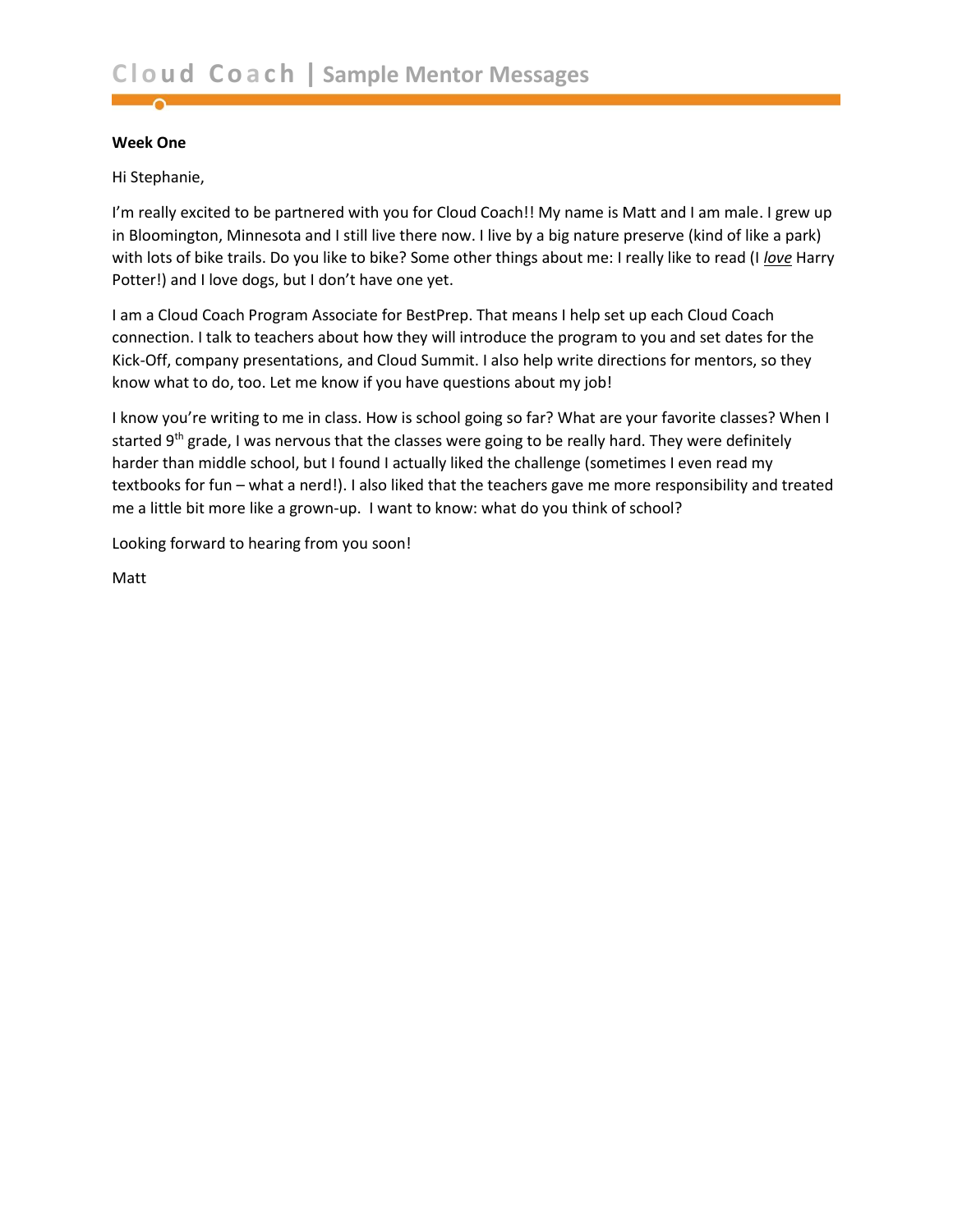<span id="page-2-0"></span>Hi Stephanie,

Thank you for your email! I really enjoyed American History, too! Isn't it funny to think that compared to the rest of the world, we're a pretty young country? So much has happened! If you could travel back in time to any event in American History, where would you go? About your presentation, I know it can scary to get up and talk in front of the class. I have to give presentations now and again for work and I always get butterflies. The key is to breathe. If you find your heart is racing or it's hard to get your words out, just pause, take a breath, and continue on. You can do it!!

I'm interested in hearing about your life outside of school. When you're not in class, what are you mainly spending your time on? Personally, I'm trying to learn more about music. I took piano lessons when I was younger. Now I'm trying to slowly re-teach myself how to play. I really like Broadway musicals (do you like theater?), and right now I'm learning "Waving Through A Window" from Dear Evan Hansen. You should check it out online and tell me what you think of it! Anyways, I want to know about you. What are your interests and hobbies?

Until next time!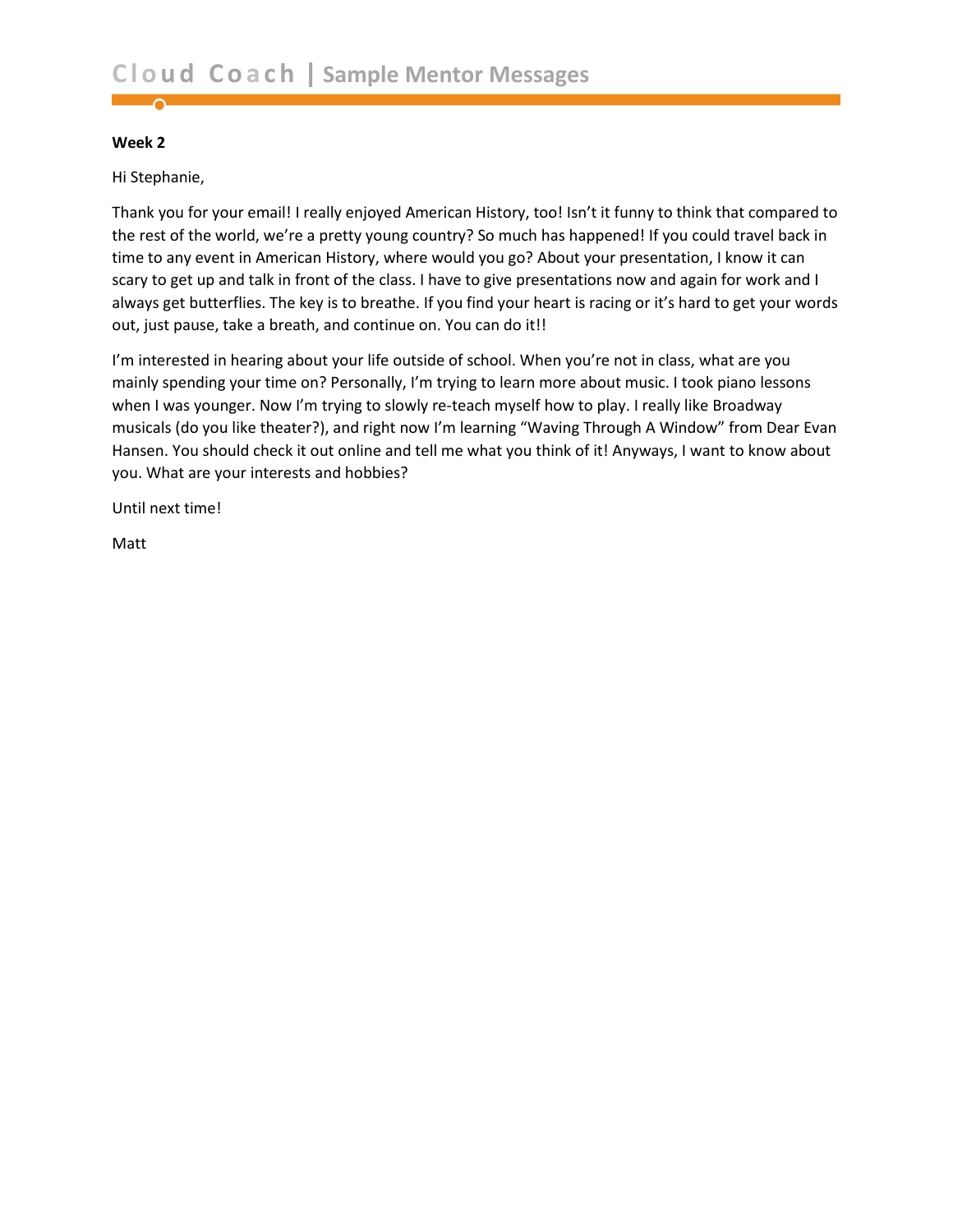<span id="page-3-0"></span>Hi Stephanie,

I really enjoyed reading your last message! Babysitting your younger sister is a big job! I'm the baby of the family, and I think I was probably *so* annoying to my sister and brother. Do you and your sister get along? What's your age difference?

If you like taking care of kids and you like History, maybe you'd like to be a history teacher? I say that because I'm curious if you're thinking about life after high school. What do you want to do for a job or career? What would your dream job be? When I was your age, I really wanted to be a writer. I wanted to be the next J.K. Rowling. Pretty ambitious, right? Obviously, I haven't written any mega bestsellers – yet. I'm in my current job because I also like working with students and being in a school setting. And I'm still writing on my own time.

No matter where you end up career-wise, it's a safe bet your boss will look at your educational background – and that includes high school. When I was in school, math was really, really hard for me. I could memorize the rules, but it was hard for me to understand why things are the way they are. One of my teachers suggested I go to the after-school tutoring center, and with a lot of hard work, I scraped by with a B minus. If I hadn't put in the time to improve, I don't think my application to colleges would've been as strong, and later on, my application to jobs. Do you think there's a connection between school and your future job?

Talk soon!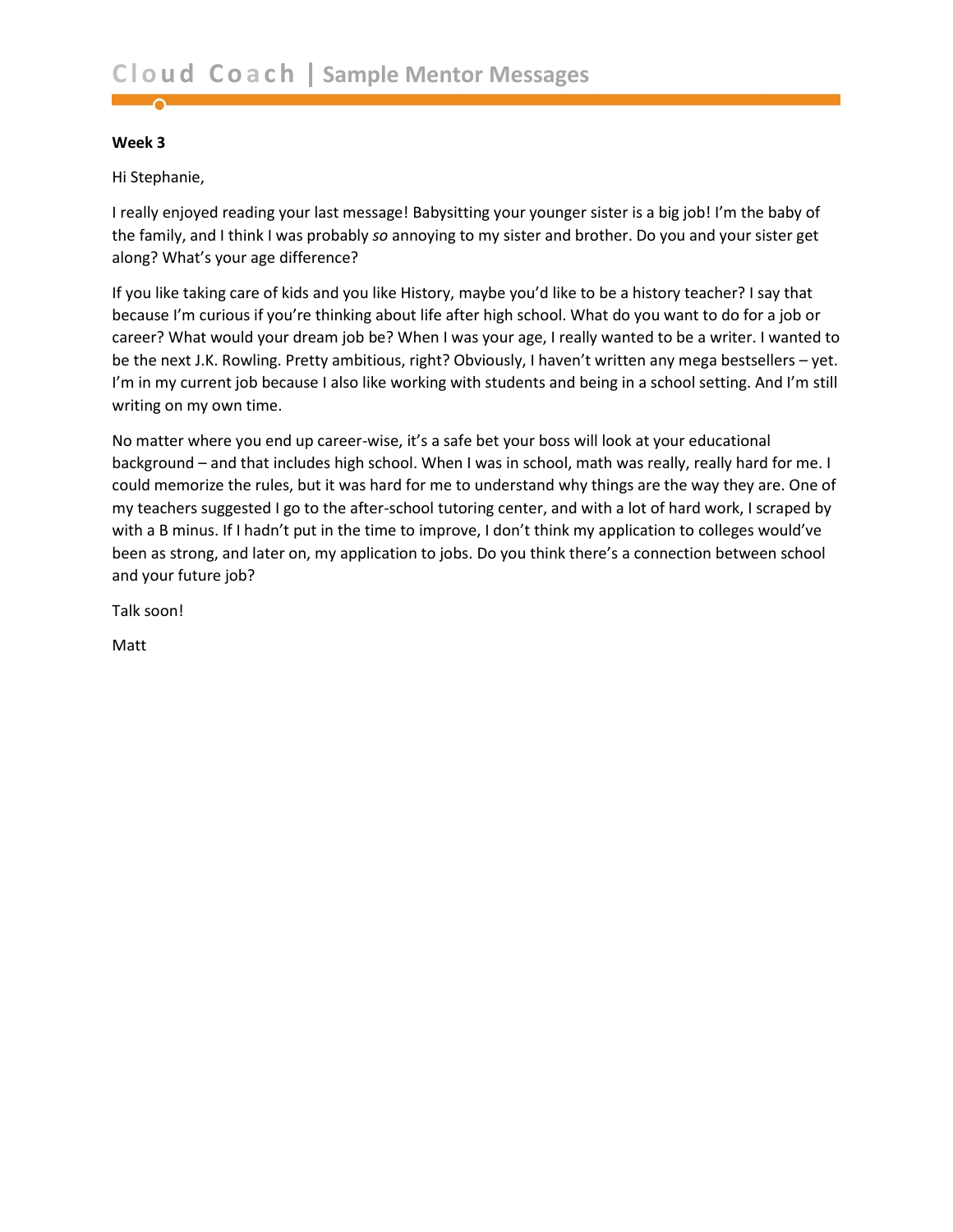<span id="page-4-0"></span>Hi Stephanie,

I'm glad to hear you're doing so well! You must feel a lot better with mid-terms behind you! I say take some time to do something fun– you deserve it! It's okay that you're not sure what you want to do career-wise. I'm a decade older than you and I'm still not sure what I want to do. You've got lots and lots of time to decide. Let's keep thinking about possible careers as we go on.

Even if you don't know what career you'll pursue, you can definitely start thinking about post-high school education now. It sounds like you're interested in attending a 4-year college, yeah? A college degree can be expensive (although there are plenty of things you can do to lower the cost), but it's worth it. I just saw a graph that said people with college degrees can earn tens of thousands of dollars more than they would with only a high school diploma. If you could go to school anywhere, where would you go? Would you want to go to school in Minnesota or go somewhere else?

I also want to talk a little bit about "soft" skills. These are the skills that are more related to your personality than what you learn in school, but they're probably just as important to your future bosses as school learning is. Being on time, demonstrating a positive attitude, politeness, managing your workload – all the skills that you learn from family and friends, those are "soft" skills. One soft skill that I've been working on is my phone "presence" (like, how I sound on the phone). Yes, that's a skill! I want people to know I'm professional even when I'm not physically in the same room. One soft skill I'm proud of is my ability to respond quickly to emails. Even little things like that can make a big impression. Can you think of any soft skills that you're proud of? Or any that you think you should work on?

Best,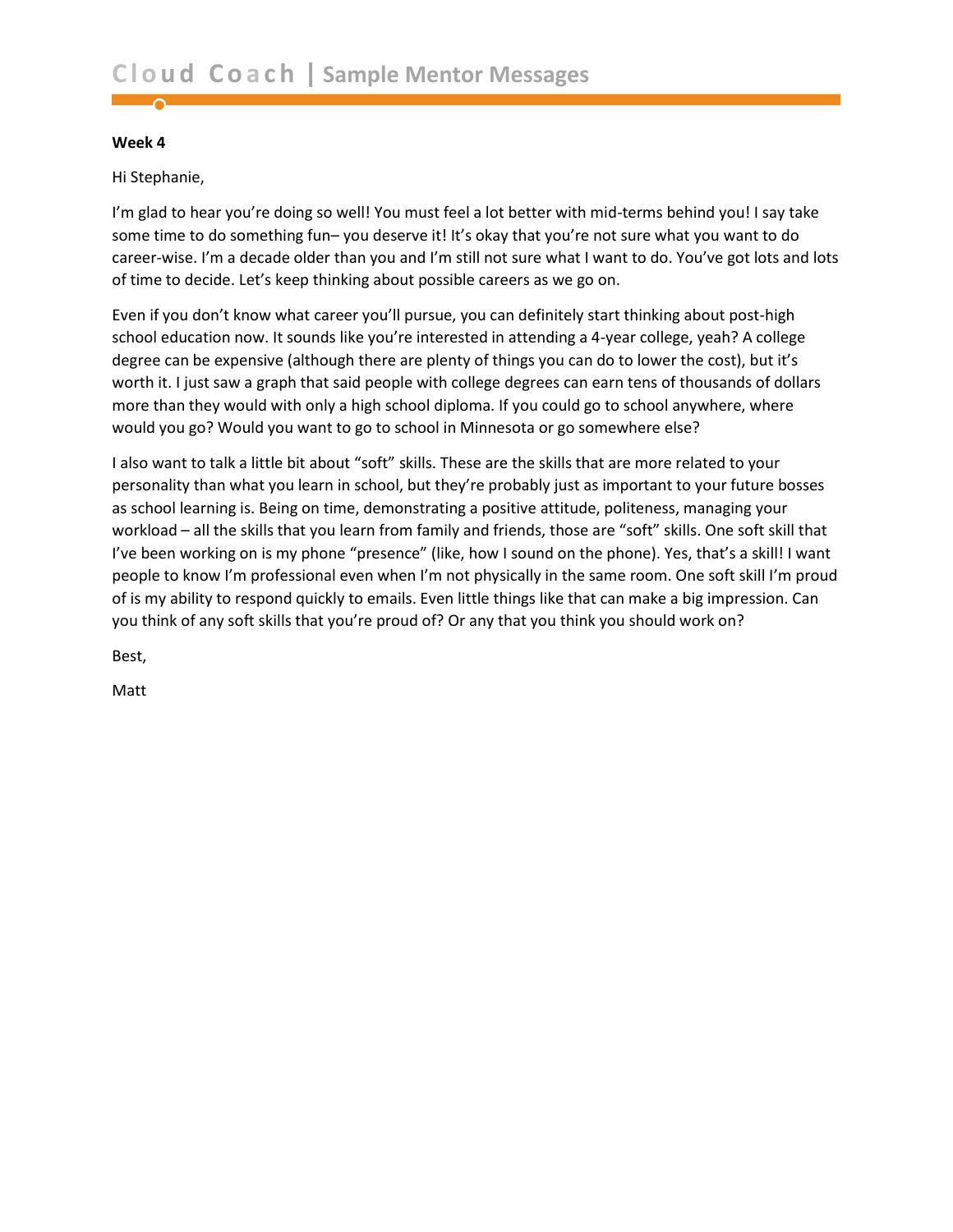<span id="page-5-0"></span>Hi Stephanie,

Thank you for that thoughtful reply! You're right, managing your time is such an important soft skill! Like you, I was involved in a ton of different activities in high school. Once I forgot to show up for a practice session with my Speech & Debate coach. She had traveled a long way to get to my school, so it was pretty rude of me not to show. I hurt my chances of becoming captain and had to do a lot of extra work to make up for it. How do you manage your time? Do you keep a calendar on your phone?

We've been talking a lot about the future. Let's talk a little about right now. Do you have a goal or something you want to accomplish this year? When I was around your age, I had a goal to increase my math grade from a C (mid-terms) to a B (final grade). Part of my plan was to try and do at least half of the extra practice problems my teacher handed out before a test. The other part of my plan was to go to after-school tutoring once a week. I'm not sure I always followed my plan, but I was pretty good about doing it most of the time. Sure enough: B minus (which is close enough, right? Haha).

The best goals are realistic, specific, valuable, and timebound. A goal shouldn't be too hard (like climbing mount Everest) or too easy (climbing your front steps). It should also be something that's important to you and have an end date. That way you'll know if you accomplished it or not. What do you think a good goal for you could be? Do you see any potential obstacles that might keep you from achieving it? How could you plan for those now?

Can't wait to hear from you soon!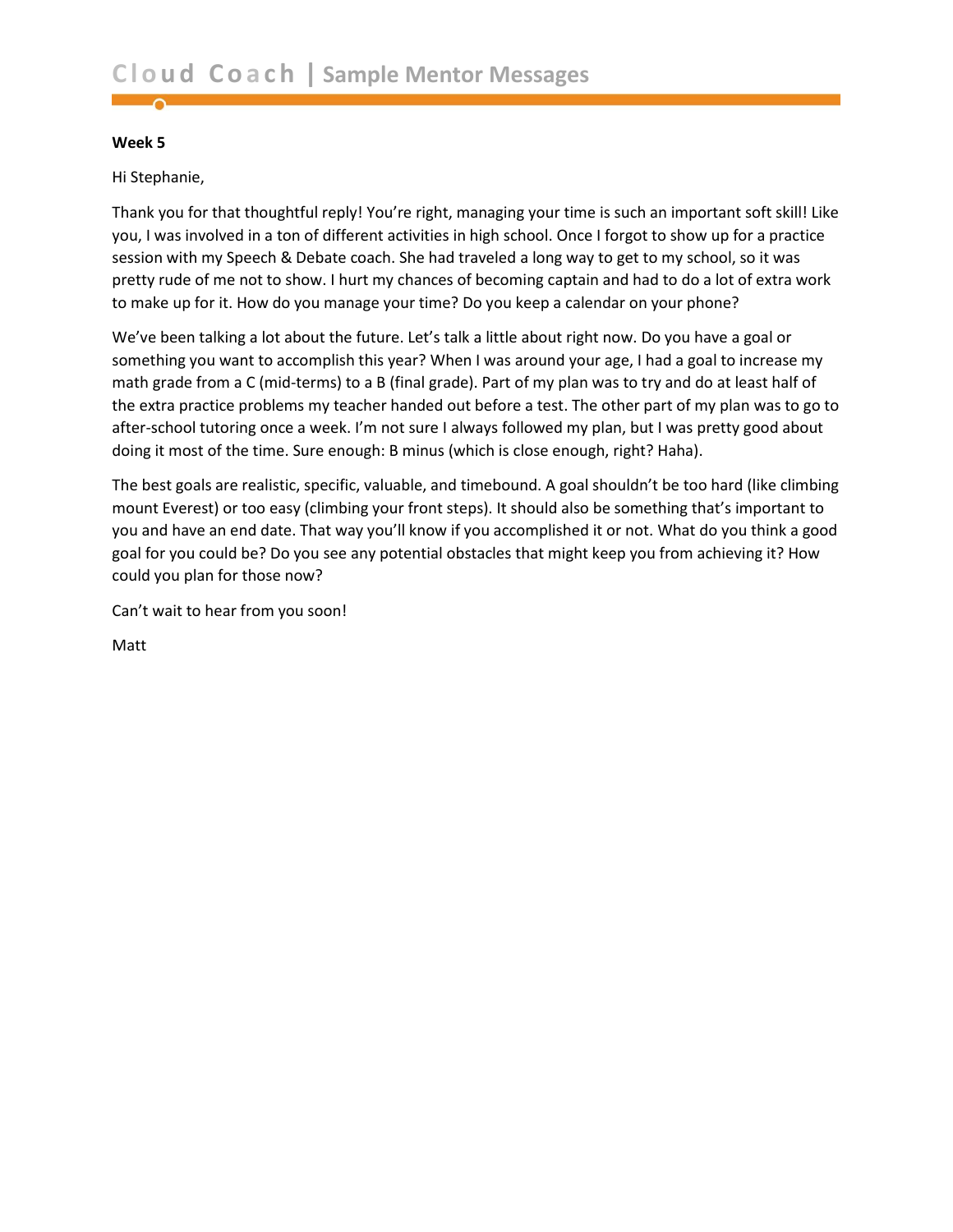<span id="page-6-0"></span>Hi Stephanie,

I enjoyed reading about your goal! I think getting a 5 on your AP US History exam is a great goal, and you have some great plans laid out to help you achieve that. Does your school have a career or college advisor? Sometimes they have study aid books that you can borrow.

This week we're talking about Personal Branding. Here's a little about what I think a Personal Brand is. Think of your best friend. What adjectives come to mind when you think of them? Cool, funny, nice? If you asked them to for a favor, how would they respond? What about if a teacher asked them for a favor? You have an idea of who this person is. That's their Personal Brand: everything you expect them to be or do when you interact with them. It might be helpful to give an example of someone I admire, like J.K. Rowling. For her, I think: smart, funny, creative and composed. That's her brand.

I want people to think I am professional, kind, hardworking, and approachable. That's my brand. But I can't just say I'm these things, I have to show people I am through my actions. That's why I always try to make my work as high-quality as possible, and to be friendly to others when they ask for my help. I ask myself: is my work as thorough as it can possibly be? Have I followed up on every loose thread? Now I have some questions for you. If you had to describe your Personal Brand using 3-5 adjectives, what would you say? If you can't decide, can you think of a celebrity whose brand you admire?

I'm eager to hear what you have to say!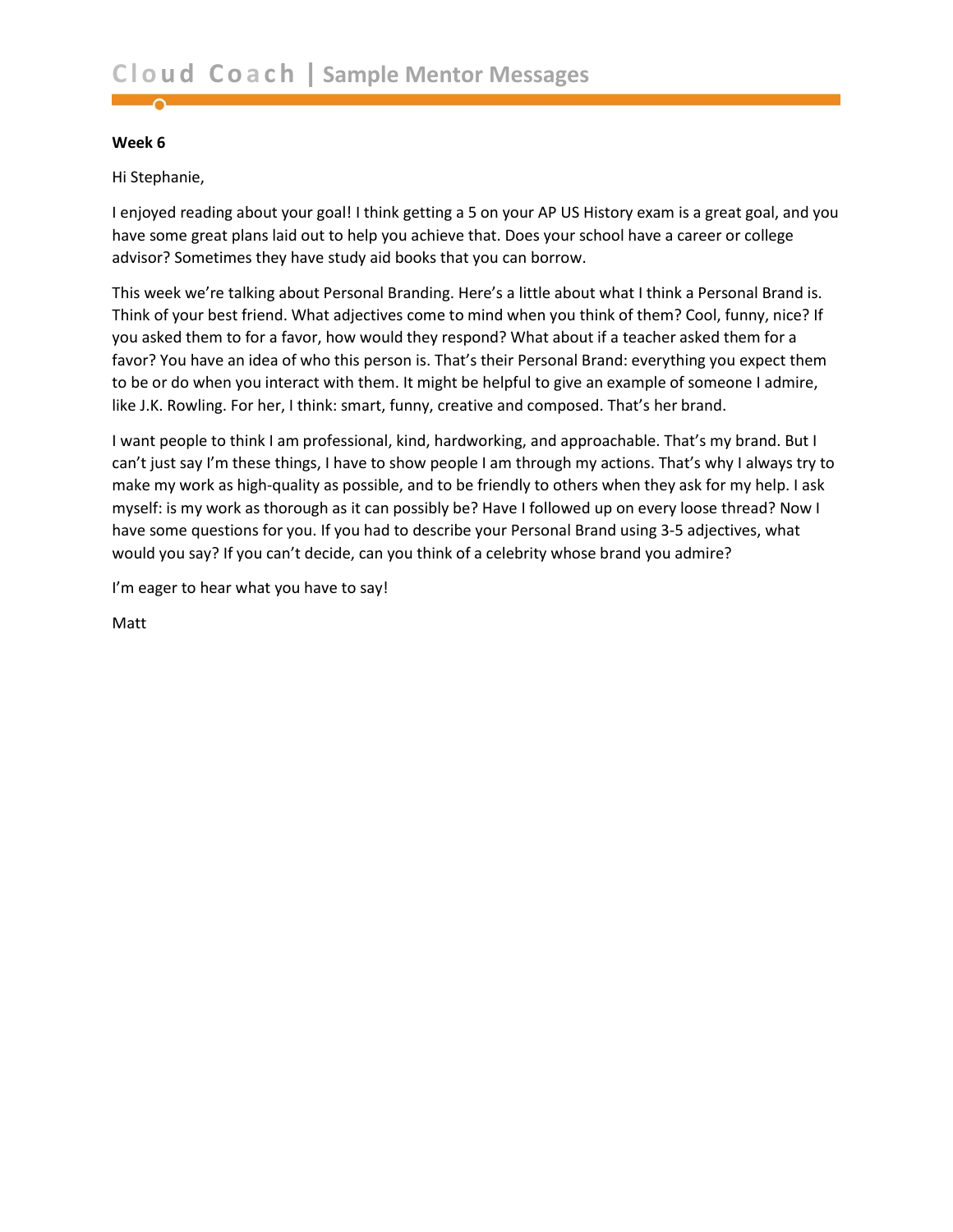<span id="page-7-0"></span>Hi Stephanie,

Can you believe it's week seven already?! Time flies! I'm really happy to hear that you got an A on that presentation. I know that you worked really hard, and now all of that hard work has paid off. Also, what you said about your Personal Brand is so true. I would absolutely describe you as smart, conscientious, and a good leader. I would even add responsible to the list. You are clearly someone people can rely on.

I wanted to briefly touch on how mistakes and failure relate to our Personal Brands. Everybody has moments where they fall short of their best self. How you react to making mistakes says a lot about you as a person. Think about someone you know or admire who has experienced failure. How did they react? What does that say about their Personal Brand? Here's an example: pro tennis player Andy Roddick once told a line judge that his opponent's shot was good (it was within the lines). Because of that call, he lost the game, but he proved that he had integrity and showed he was trustworthy for future calls. People (myself included) really admired his willingness to be fair, even when it hurt him.

Now that we've talked about interests, goals, skills, and personal brand, I want to know your thoughts about our time together. One thing I learned about you (and admire) is that you make sure that the people around you are alright. You've talked to me multiple times about how you've made sure your History class group understands the material. Keep doing that! Being sensitive to different needs and abilities is something good leaders do. In fact, you inspired me to be a better leader in my workplace. I'm going to spend more time thinking about how I can change my communication style to best communicate with my co-workers. What about you? Have you learned anything new about yourself?

Best,